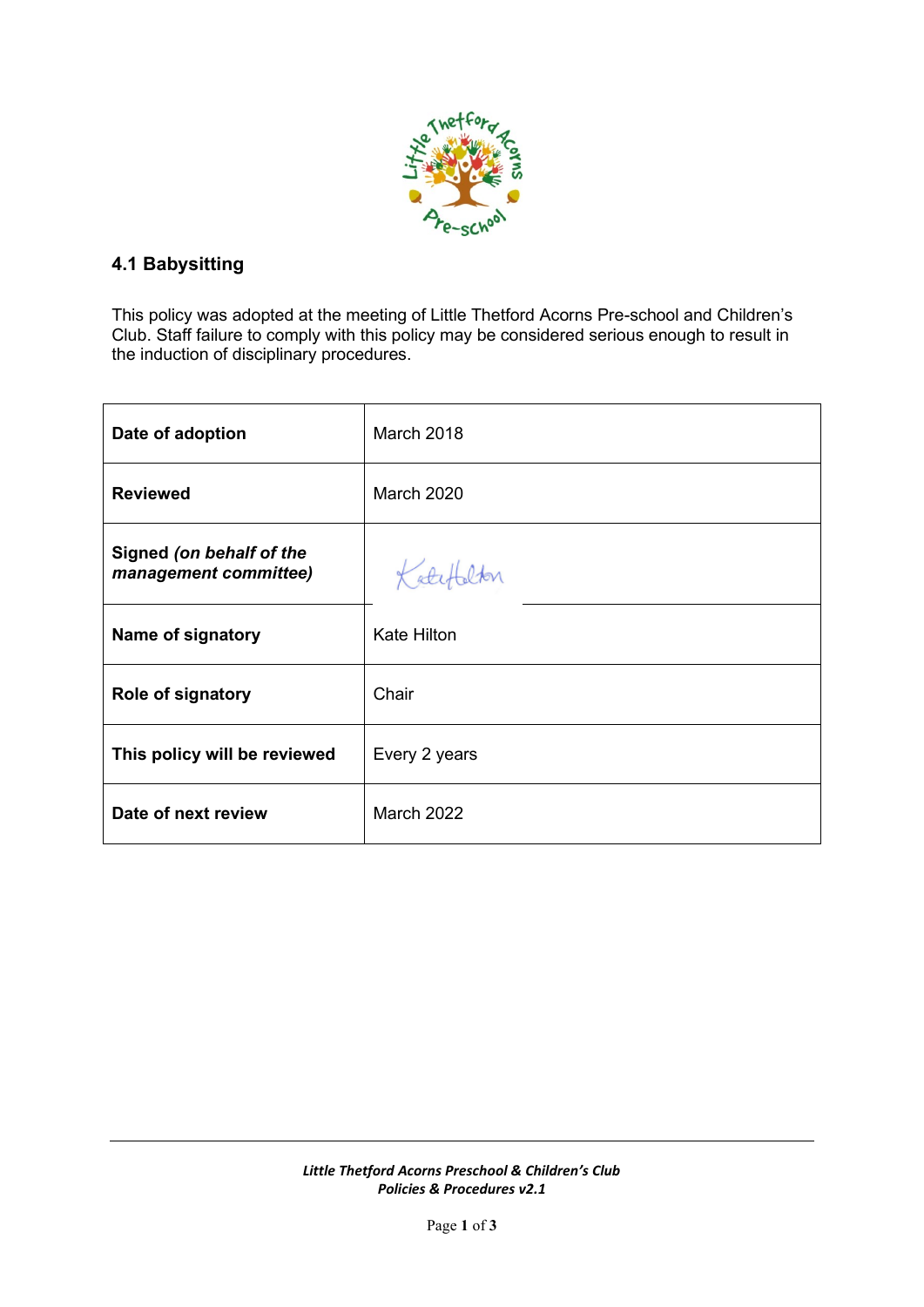## **4.1 Babysitting**

## **Policy statement**

Little Thetford Acorns does not provide babysitting services outside of our normal operating hours. However, we understand that parents may sometimes ask staff members to babysit their children. This Policy has been implemented to clarify some points concerning private arrangements between staff and parents.

Little Thetford Acorns exercises precautions in employing staff, as set out in our Recruitment policy, to ensure to the best of our abilities that staff are suitable to be employed to work with children. Whilst in our employment, all staff are subject to ongoing supervision, observation and assessment to ensure that standards of work and behaviour are maintained in accordance with our policies. Little Thetford Acorns has a duty to safeguard all children whilst on their premises and in our care during opening hours. This duty does not extend to private arrangements between staff and parents/carers outside of nursery hours and we have no control over the conduct of staff outside of their position of employment.

However, we expect staff members to inform us if they are babysitting or caring for a child that attends Little Thetford Acorns.

## **Procedures**

- Before babysitting/caring takes place, we require the staff member and parent to read this policy and complete the Babysitting Agreement. Copies will be placed in the staff member and child's file. This acknowledges that the staff member will not be covered by Little Thetford Acorns insurance whilst babysitting as a private arrangement.
- We will not take responsibility for any health and safety issues, conduct, grievances or any other claims arising out of the staff members private arrangement outside the setting.
- Out of hours work arrangements must not interfere with their employment at Little Thetford Acorns.
- Staff must uphold the General Data Protection Regulation (2016) at all times discussions about Little Thetford Acorns, employees, other children or families is not permitted and would be considered a breach of contract.